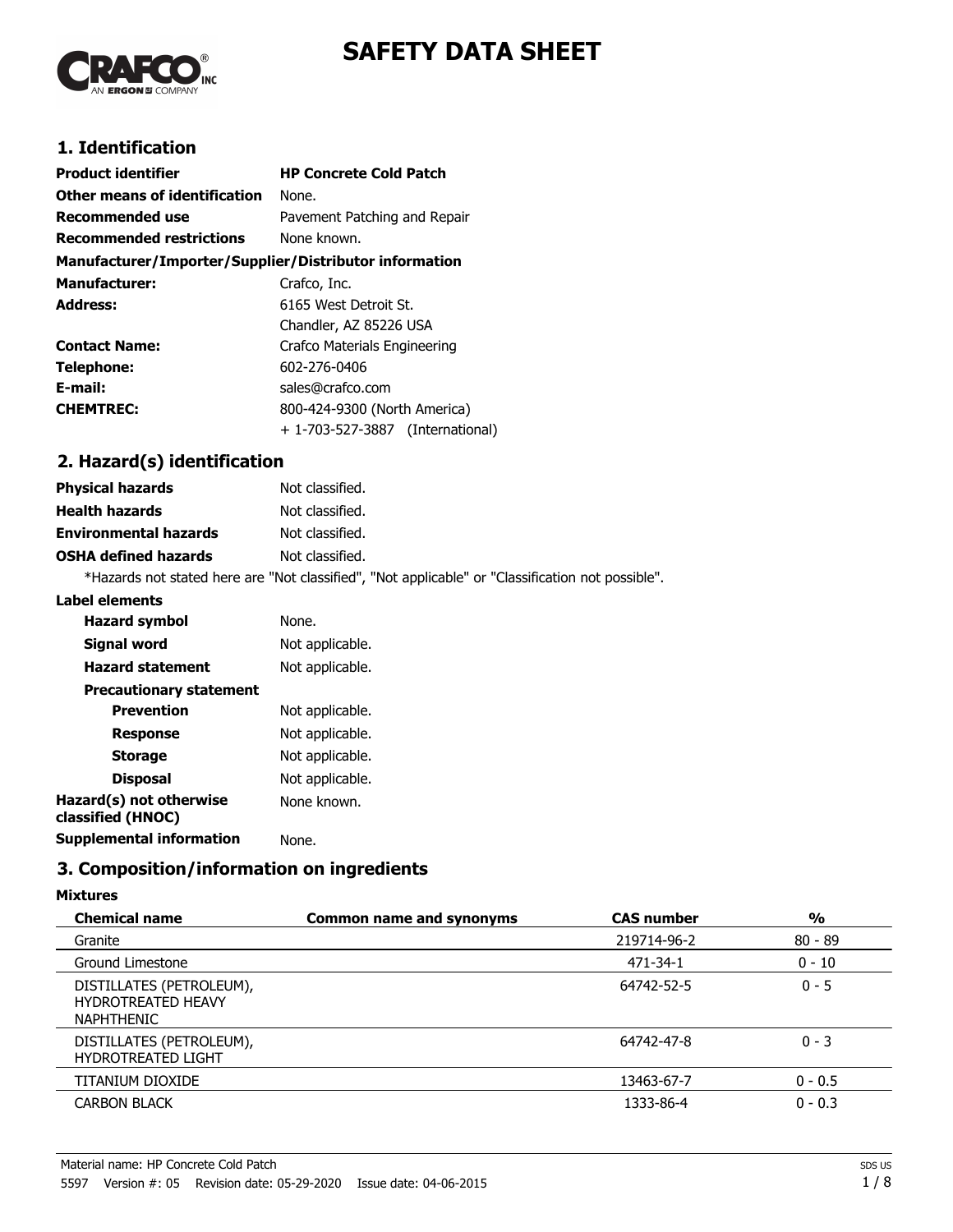## **4. First-aid measures**

| <b>Inhalation</b>                                                                   | If breathing is difficult, remove to fresh air and keep at rest in a position comfortable for breathing.<br>Oxygen or artificial respiration if needed. Do not use mouth-to-mouth method if victim inhaled the<br>substance. Induce artificial respiration with the aid of a pocket mask equipped with a one-way valve<br>or other proper respiratory medical device. Get medical attention, if needed.                                                                                   |
|-------------------------------------------------------------------------------------|-------------------------------------------------------------------------------------------------------------------------------------------------------------------------------------------------------------------------------------------------------------------------------------------------------------------------------------------------------------------------------------------------------------------------------------------------------------------------------------------|
| <b>Skin contact</b>                                                                 | Immediately flush skin with plenty of water. Wash off with soap and plenty of water. Get medical<br>attention if irritation develops and persists. Wash clothing separately before reuse.                                                                                                                                                                                                                                                                                                 |
| Eye contact                                                                         | Immediately flush eyes with plenty of water for at least 15 minutes. If a contact lens is present, DO<br>NOT delay irrigation or attempt to remove the lens. Continue rinsing. Get medical attention if<br>irritation develops and persists.                                                                                                                                                                                                                                              |
| <b>Ingestion</b>                                                                    | Rinse mouth thoroughly. Do not induce vomiting without advice from poison control center. If<br>vomiting occurs, keep head low so that stomach content doesn't get into the lungs. Do not use<br>mouth-to-mouth method if victim ingested the substance. Induce artificial respiration with the aid<br>of a pocket mask equipped with a one-way valve or other proper respiratory medical device. If<br>ingestion of a large amount does occur, call a poison control center immediately. |
| Most important<br>symptoms/effects, acute and<br>delayed                            | Not available.                                                                                                                                                                                                                                                                                                                                                                                                                                                                            |
| <b>Indication of immediate</b><br>medical attention and special<br>treatment needed | Symptoms may be delayed. Treat symptomatically.                                                                                                                                                                                                                                                                                                                                                                                                                                           |
| <b>General information</b>                                                          | Use personal protective equipment appropriate for handling. Get medical attention if symptoms<br>occur. Wash contaminated clothing before re-use.                                                                                                                                                                                                                                                                                                                                         |

## **5. Fire-fighting measures**

| Suitable extinguishing media                                        | Water. Water fog. Foam. Dry chemical powder. Carbon dioxide (CO2).                                                                                                                                                                                                                                                                                                                             |
|---------------------------------------------------------------------|------------------------------------------------------------------------------------------------------------------------------------------------------------------------------------------------------------------------------------------------------------------------------------------------------------------------------------------------------------------------------------------------|
| Unsuitable extinguishing<br>media                                   | Do not use a solid water stream as it may scatter and spread fire. Straight Streams of Water                                                                                                                                                                                                                                                                                                   |
| <b>Specific hazards arising from</b><br>the chemical                | Fire may produce irritating, corrosive and/or toxic gases.                                                                                                                                                                                                                                                                                                                                     |
| Special protective equipment<br>and precautions for<br>firefighters | Wear full protective clothing, including helmet, self-contained positive pressure or pressure demand<br>breathing apparatus, protective clothing and face mask. Structural firefighters protective clothing<br>will only provide limited protection.                                                                                                                                           |
| <b>Fire fighting</b><br>equipment/instructions                      | In case of fire and/or explosion do not breathe fumes. Firefighters must use standard protective<br>equipment including flame retardant coat, helmet with face shield, gloves, rubber boots, and in<br>enclosed spaces, SCBA. Move containers from fire area if you can do so without risk. In the event<br>of fire, cool tanks with water spray. Water runoff can cause environmental damage. |
| <b>Specific methods</b>                                             | In the event of fire and/or explosion do not breathe fumes. In the event of fire, cool tanks with<br>water spray. Use water spray to cool unopened containers.                                                                                                                                                                                                                                 |
|                                                                     |                                                                                                                                                                                                                                                                                                                                                                                                |

## **6. Accidental release measures**

| <b>Personal precautions,</b><br>protective equipment and<br>emergency procedures | Wear appropriate protective equipment and clothing during clean-up. Ventilate closed spaces before<br>entering them. Do not touch damaged containers or spilled material unless wearing appropriate<br>protective clothing. Avoid inhalation of vapor, fumes, dust and/or mist from the spilled material.<br>Avoid skin contact and inhalation of vapors during disposal of spills. |
|----------------------------------------------------------------------------------|-------------------------------------------------------------------------------------------------------------------------------------------------------------------------------------------------------------------------------------------------------------------------------------------------------------------------------------------------------------------------------------|
| <b>Methods and materials for</b><br>containment and cleaning up                  | Sweep up or vacuum up spillage and collect in suitable container for disposal. Avoid dust formation.<br>Following product recovery, flush area with water. Prevent product from entering drains.                                                                                                                                                                                    |
| <b>Environmental precautions</b>                                                 | No special environmental precautions required.                                                                                                                                                                                                                                                                                                                                      |
| 7. Handling and storage                                                          |                                                                                                                                                                                                                                                                                                                                                                                     |
| <b>Precautions for safe handling</b>                                             | Keep formation of airborne dusts to a minimum. Avoid breathing dust/fume/gas/mist/vapors/spray.<br>Avoid contact with skin. Avoid contact with eyes. Use personal protective equipment as required.<br>Avoid prolonged exposure. When using, do not eat, drink or smoke. Wash thoroughly after<br>handling. Avoid release to the environment. Do not empty into drains.             |
| <b>Conditions for safe storage,</b><br>including any<br><i>incompatibilities</i> | Keep away from heat and sources of ignition. Store in a well-ventilated place. Keep container tightly<br>closed.                                                                                                                                                                                                                                                                    |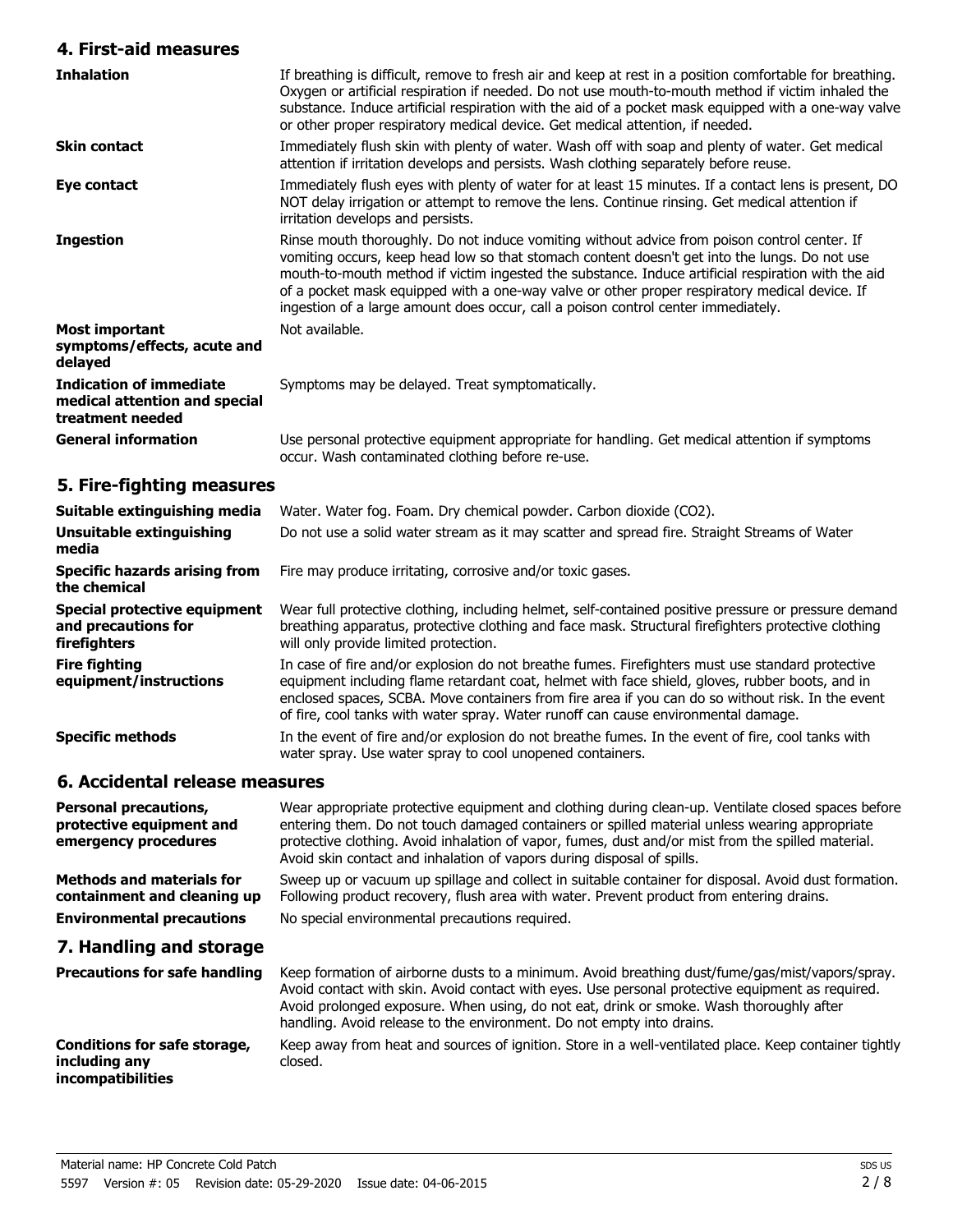## **8. Exposure controls/personal protection**

### **Occupational exposure limits**

#### **US. OSHA Table Z-1 Limits for Air Contaminants (29 CFR 1910.1000)**

| <b>Components</b>                                                                                 | <b>Type</b>                                                                                                                            | <b>Value</b>  | <b>Form</b>          |
|---------------------------------------------------------------------------------------------------|----------------------------------------------------------------------------------------------------------------------------------------|---------------|----------------------|
| <b>CARBON BLACK (CAS</b><br>1333-86-4)                                                            | PEL                                                                                                                                    | 3.5 mg/m3     |                      |
| <b>DISTILLATES</b><br>(PETROLEUM),<br>HYDROTREATED HEAVY<br>NAPHTHENIC (CAS<br>64742-52-5)        | PEL                                                                                                                                    | $5$ mg/m $3$  | Mist.                |
| Ground Limestone (CAS<br>$471 - 34 - 1$                                                           | PEL                                                                                                                                    | $5$ mg/m $3$  | Respirable fraction. |
|                                                                                                   |                                                                                                                                        | 15 mg/m3      | Total dust.          |
| TITANIUM DIOXIDE (CAS<br>13463-67-7)                                                              | PEL                                                                                                                                    | 15 mg/m3      | Total dust.          |
| US. OSHA Table Z-3 (29 CFR 1910.1000)<br><b>Components</b>                                        | <b>Type</b>                                                                                                                            | <b>Value</b>  | <b>Form</b>          |
| TITANIUM DIOXIDE (CAS<br>13463-67-7)                                                              | <b>TWA</b>                                                                                                                             | $5$ mg/m $3$  | Respirable fraction. |
|                                                                                                   |                                                                                                                                        | 15 mg/m3      | Total dust.          |
|                                                                                                   |                                                                                                                                        | 50 mppcf      | Total dust.          |
|                                                                                                   |                                                                                                                                        | 15 mppcf      | Respirable fraction. |
| <b>US. ACGIH Threshold Limit Values</b><br><b>Components</b>                                      | <b>Type</b>                                                                                                                            | <b>Value</b>  | <b>Form</b>          |
| <b>CARBON BLACK (CAS</b><br>1333-86-4)                                                            | <b>TWA</b>                                                                                                                             | $3$ mg/m $3$  | Inhalable fraction.  |
| <b>DISTILLATES</b><br>(PETROLEUM),<br>HYDROTREATED HEAVY<br><b>NAPHTHENIC (CAS</b><br>64742-52-5) | <b>TWA</b>                                                                                                                             | 5 mg/m $3$    | Inhalable fraction.  |
| TITANIUM DIOXIDE (CAS<br>13463-67-7)                                                              | <b>TWA</b>                                                                                                                             | $10$ mg/m $3$ |                      |
| <b>US. NIOSH: Pocket Guide to Chemical Hazards</b><br><b>Components</b>                           | <b>Type</b>                                                                                                                            | <b>Value</b>  | <b>Form</b>          |
| <b>CARBON BLACK (CAS</b><br>1333-86-4)                                                            | <b>TWA</b>                                                                                                                             | $0.1$ mg/m3   |                      |
| <b>DISTILLATES</b><br>(PETROLEUM),<br>HYDROTREATED HEAVY<br>NAPHTHENIC (CAS<br>64742-52-5)        | Ceiling                                                                                                                                | 1800 mg/m3    |                      |
|                                                                                                   | <b>STEL</b>                                                                                                                            | 10 mg/m3      | Mist.                |
|                                                                                                   | <b>TWA</b>                                                                                                                             | 350 mg/m3     |                      |
| <b>DISTILLATES</b><br>(PETROLEUM),<br>HYDROTREATED LIGHT<br>(CAS 64742-47-8)                      | <b>TWA</b>                                                                                                                             | 100 mg/m3     |                      |
| Ground Limestone (CAS<br>$471 - 34 - 1$                                                           | <b>TWA</b>                                                                                                                             | 5 mg/m $3$    | Respirable.          |
|                                                                                                   |                                                                                                                                        | 10 mg/m3      | Total                |
| <b>Biological limit values</b>                                                                    | No biological exposure limits noted for the ingredient(s).                                                                             |               |                      |
| <b>Exposure guidelines</b>                                                                        | Occupational exposure to nuisance dust (total and respirable) and respirable crystalline silica should<br>be monitored and controlled. |               |                      |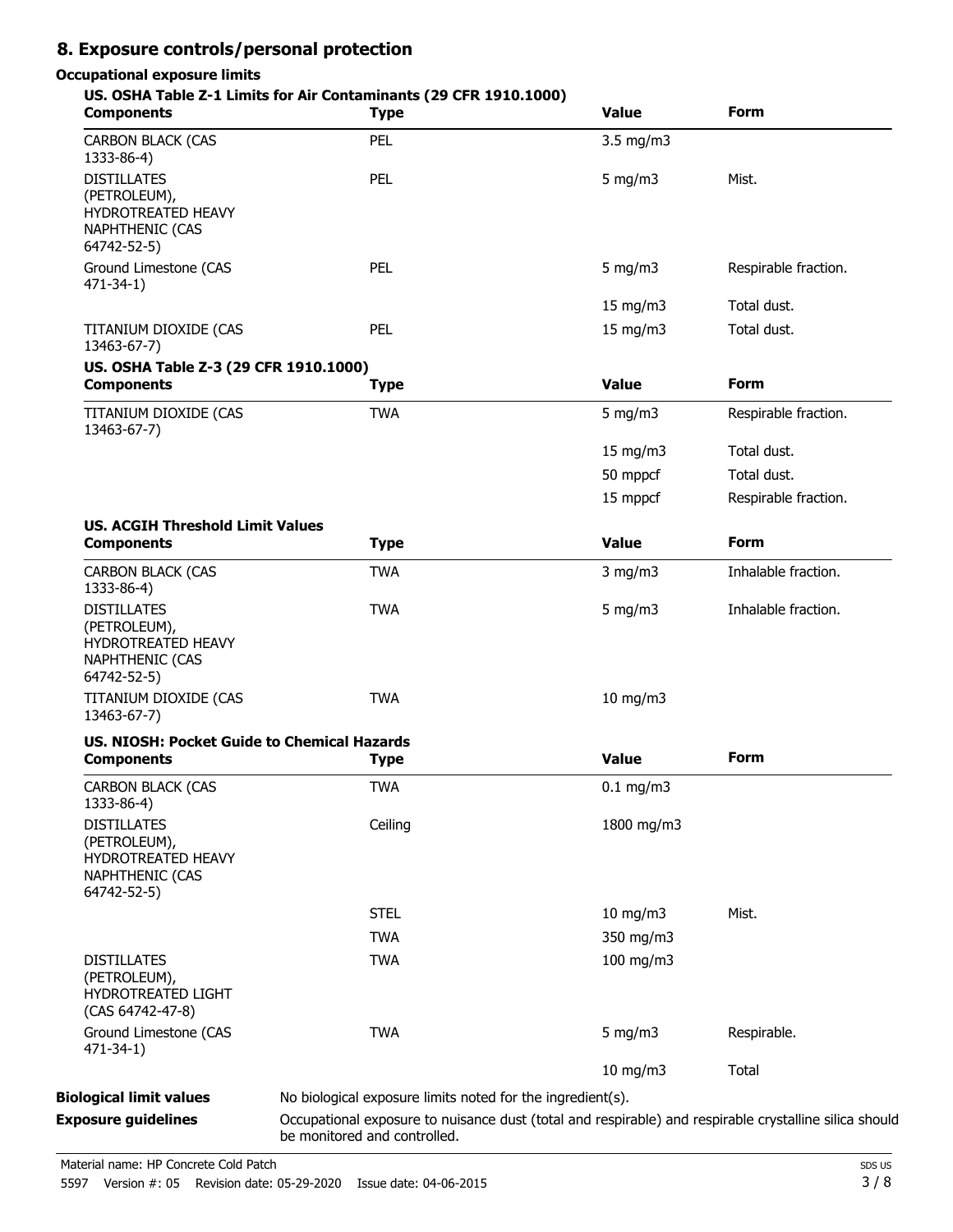| <b>Appropriate engineering</b><br><b>controls</b> | Ensure adequate ventilation, especially in confined areas.                                                                                                                                                                                                                                                       |  |
|---------------------------------------------------|------------------------------------------------------------------------------------------------------------------------------------------------------------------------------------------------------------------------------------------------------------------------------------------------------------------|--|
|                                                   | Individual protection measures, such as personal protective equipment                                                                                                                                                                                                                                            |  |
| Eye/face protection                               | Avoid contact with eyes. Wear safety glasses with side shields (or goggles).                                                                                                                                                                                                                                     |  |
| <b>Skin protection</b>                            |                                                                                                                                                                                                                                                                                                                  |  |
| <b>Hand protection</b>                            | Chemical resistant gloves are recommended. If contact with forearms is likely wear gauntlet style<br>gloves.                                                                                                                                                                                                     |  |
| <b>Other</b>                                      | Wear chemical protective equipment that is specifically recommended by the manufacturer. Apron<br>and long sleeves are recommended.                                                                                                                                                                              |  |
| <b>Respiratory protection</b>                     | When workers are facing concentrations above the exposure limit they must use appropriate<br>certified respirators.                                                                                                                                                                                              |  |
| <b>Thermal hazards</b>                            | Not available.                                                                                                                                                                                                                                                                                                   |  |
| <b>General hygiene</b><br>considerations          | When using do not smoke. Do not breathe dust. Avoid contact with eyes. Avoid contact with skin.<br>Avoid contact with clothing. Wash hands before breaks and immediately after handling the product.<br>Keep away from food and drink. Handle in accordance with good industrial hygiene and safety<br>practice. |  |

## **9. Physical and chemical properties**

| <b>Appearance</b>                                   | Pellets.                                       |
|-----------------------------------------------------|------------------------------------------------|
| <b>Physical state</b>                               | Solid.                                         |
| Form                                                | Solid.                                         |
| Color                                               | Grey.                                          |
| Odor                                                | Hydrocarbon-like.                              |
| <b>Odor threshold</b>                               | Not available.                                 |
| рH                                                  | Not available.                                 |
| <b>Melting point/freezing point</b>                 | Not available.                                 |
| <b>Initial boiling point and</b><br>boiling range   | Unknown                                        |
| <b>Flash point</b>                                  | $>$ 200.0 °F ( $>$ 93.3 °C) Cleveland Open Cup |
| <b>Evaporation rate</b>                             | Not available.                                 |
| <b>Flammability (solid, gas)</b>                    | Not available.                                 |
| <b>Upper/lower flammability or explosive limits</b> |                                                |
| <b>Flammability limit - lower</b><br>(%)            | 0.7 % estimated                                |
| <b>Flammability limit -</b><br>upper $(% )$         | 5 % estimated                                  |
| <b>Explosive limit - lower</b><br>(%)               | Not available.                                 |
| <b>Explosive limit - upper</b><br>(%)               | Not available.                                 |
| Vapor pressure                                      | 0.15 hPa estimated                             |
| <b>Vapor density</b>                                | Not available.                                 |
| <b>Relative density</b>                             | Not available.                                 |
| Solubility(ies)                                     |                                                |
| <b>Solubility (water)</b>                           | Not available.                                 |
| <b>Partition coefficient</b><br>(n-octanol/water)   | Not available.                                 |
| <b>Auto-ignition temperature</b>                    | Unknown                                        |
| <b>Decomposition temperature</b>                    | Not available.                                 |
| <b>Viscosity</b>                                    | Not available.                                 |
| <b>Other information</b>                            |                                                |
| <b>Density</b>                                      | 16.00 - 17.00 lb/gal                           |
| <b>Percent volatile</b>                             | $<$ 2 %                                        |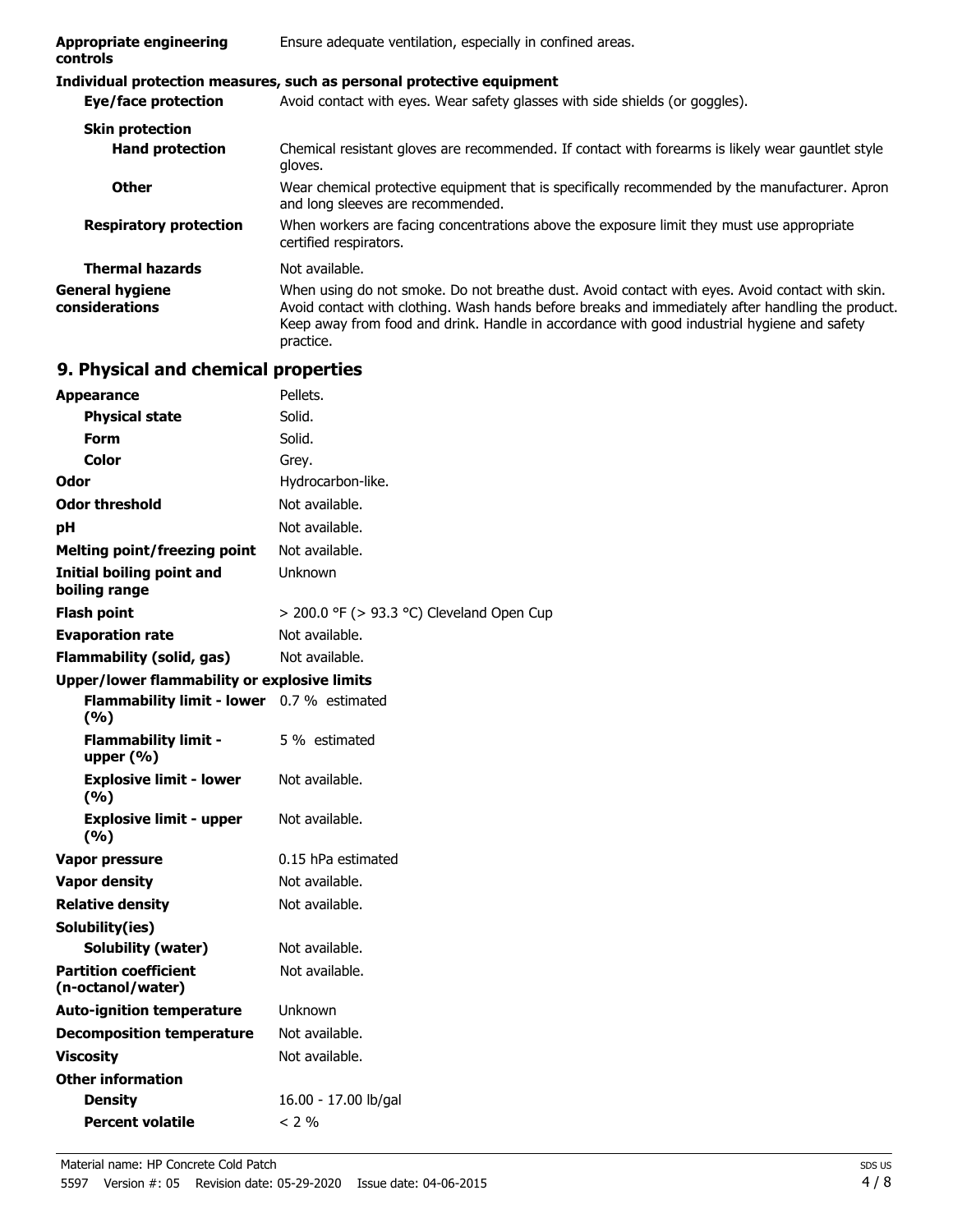### **Specific gravity** 2.00

## **10. Stability and reactivity**

| <b>Reactivity</b>                            | The product is stable and non-reactive under normal conditions of use, storage and transport                                                            |
|----------------------------------------------|---------------------------------------------------------------------------------------------------------------------------------------------------------|
| <b>Chemical stability</b>                    | Stable under normal temperature conditions.                                                                                                             |
| <b>Possibility of hazardous</b><br>reactions | Hazardous polymerization does not occur.                                                                                                                |
| <b>Conditions to avoid</b>                   | Not known.                                                                                                                                              |
| <b>Incompatible materials</b>                | Oxidizing materials.                                                                                                                                    |
| <b>Hazardous decomposition</b><br>products   | Irritants. Upon decomposition, product emits acrid dense smoke with carbon dioxide, carbon<br>monoxide, trace oxides of nitrogen and sulfur, and water. |

## **11. Toxicological information**

### **Information on likely routes of exposure**

| <b>Inhalation</b>                                                                  | Inhalation of vapors/fumes generated by heating this product may cause respiratory irritation with<br>throat discomfort, coughing or difficulty breathing. |
|------------------------------------------------------------------------------------|------------------------------------------------------------------------------------------------------------------------------------------------------------|
| <b>Skin contact</b>                                                                | Causes mild skin irritation.                                                                                                                               |
| Eye contact                                                                        | Irritating to eyes.                                                                                                                                        |
| <b>Ingestion</b>                                                                   | May cause discomfort if swallowed.                                                                                                                         |
| Symptoms related to the<br>physical, chemical and<br>toxicological characteristics | Not available.                                                                                                                                             |

#### **Information on toxicological effects**

| <b>Acute toxicity</b>                                                      |                                                                                                                                                                     |                                                                                          |  |
|----------------------------------------------------------------------------|---------------------------------------------------------------------------------------------------------------------------------------------------------------------|------------------------------------------------------------------------------------------|--|
| <b>Components</b>                                                          | <b>Species</b>                                                                                                                                                      | <b>Test Results</b>                                                                      |  |
| CARBON BLACK (CAS 1333-86-4)                                               |                                                                                                                                                                     |                                                                                          |  |
| Acute                                                                      |                                                                                                                                                                     |                                                                                          |  |
| Oral                                                                       |                                                                                                                                                                     |                                                                                          |  |
| LD50                                                                       | Rat                                                                                                                                                                 | > 8000 mg/kg                                                                             |  |
| Ground Limestone (CAS 471-34-1)                                            |                                                                                                                                                                     |                                                                                          |  |
| <u>Acute</u>                                                               |                                                                                                                                                                     |                                                                                          |  |
| Oral                                                                       |                                                                                                                                                                     |                                                                                          |  |
| LD50                                                                       | Rat                                                                                                                                                                 | 6450 mg/kg                                                                               |  |
|                                                                            | * Estimates for product may be based on additional component data not shown.                                                                                        |                                                                                          |  |
| <b>Skin corrosion/irritation</b>                                           | Not classified.                                                                                                                                                     |                                                                                          |  |
| Serious eye damage/eye<br>irritation                                       | Moderately irritating to the eyes. Not classified.                                                                                                                  |                                                                                          |  |
| <b>Respiratory or skin sensitization</b>                                   |                                                                                                                                                                     |                                                                                          |  |
| <b>Respiratory sensitization</b>                                           | Not classified.                                                                                                                                                     |                                                                                          |  |
| <b>Skin sensitization</b>                                                  | Not classified.                                                                                                                                                     |                                                                                          |  |
| <b>Germ cell mutagenicity</b>                                              | mutagenic or genotoxic.                                                                                                                                             | No data available to indicate product or any components present at greater than 0.1% are |  |
| Carcinogenicity                                                            | This product contains components that may cause cancer, however, after formation this product is<br>encapsulated and the normal routes of exposure are unavailable. |                                                                                          |  |
|                                                                            | <b>IARC Monographs. Overall Evaluation of Carcinogenicity</b>                                                                                                       |                                                                                          |  |
| CARBON BLACK (CAS 1333-86-4)                                               |                                                                                                                                                                     | 2B Possibly carcinogenic to humans.                                                      |  |
| DISTILLATES (PETROLEUM), HYDROTREATED HEAVY<br>NAPHTHENIC (CAS 64742-52-5) |                                                                                                                                                                     | 3 Not classifiable as to carcinogenicity to humans.                                      |  |
| TITANIUM DIOXIDE (CAS 13463-67-7)                                          |                                                                                                                                                                     | 2B Possibly carcinogenic to humans.                                                      |  |
|                                                                            | OSHA Specifically Regulated Substances (29 CFR 1910.1001-1052)                                                                                                      |                                                                                          |  |
| Not regulated.                                                             |                                                                                                                                                                     |                                                                                          |  |
|                                                                            | US. National Toxicology Program (NTP) Report on Carcinogens                                                                                                         |                                                                                          |  |
| Not listed.                                                                |                                                                                                                                                                     |                                                                                          |  |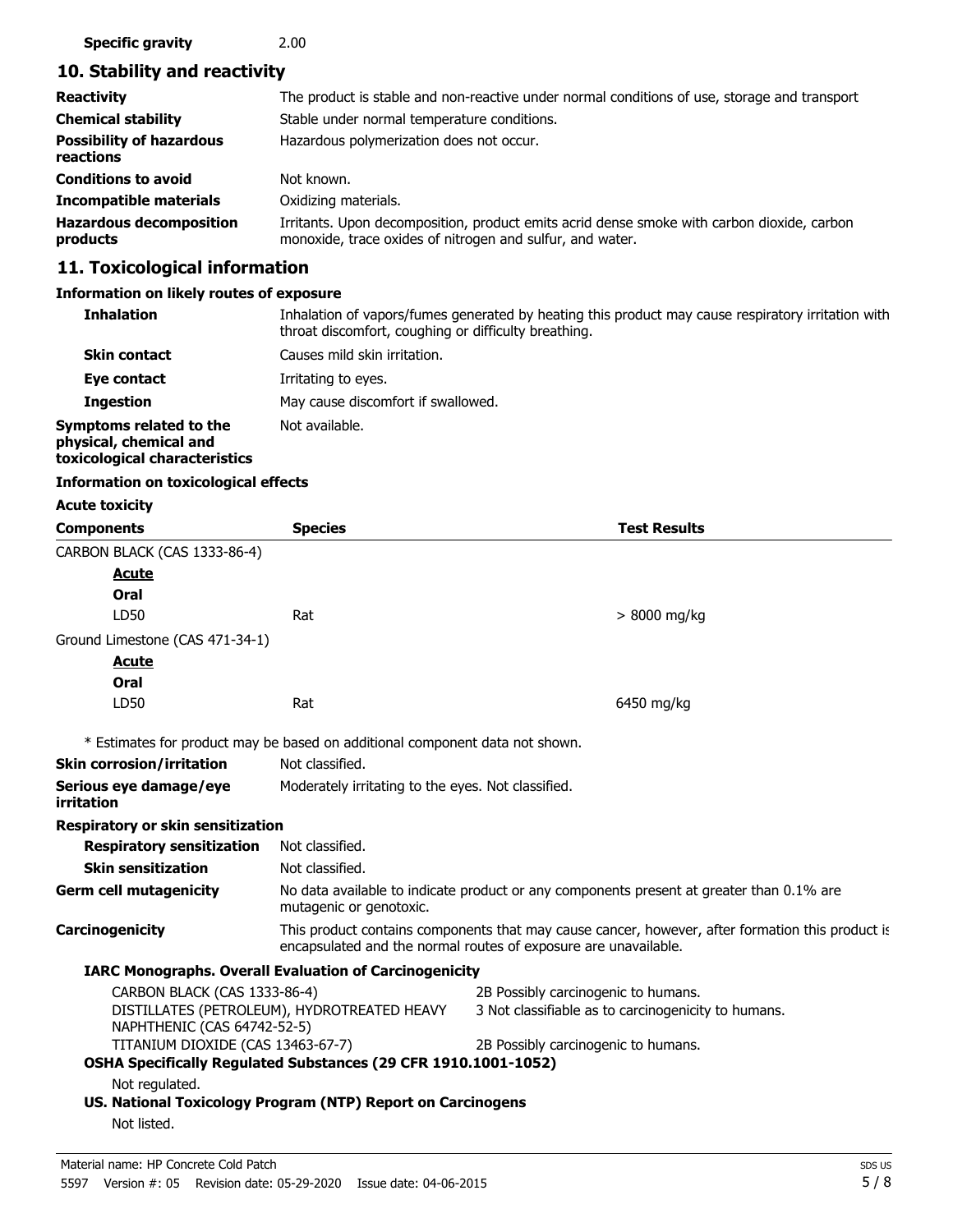| <b>Reproductive toxicity</b>                                 | Not classified. |                                                                                                                                                                                                                                        |                                   |
|--------------------------------------------------------------|-----------------|----------------------------------------------------------------------------------------------------------------------------------------------------------------------------------------------------------------------------------------|-----------------------------------|
| <b>Specific target organ toxicity</b><br>- single exposure   | Not available.  |                                                                                                                                                                                                                                        |                                   |
| <b>Specific target organ toxicity</b><br>- repeated exposure | Not available.  |                                                                                                                                                                                                                                        |                                   |
| <b>Aspiration hazard</b>                                     | Not available.  |                                                                                                                                                                                                                                        |                                   |
| 12. Ecological information                                   |                 |                                                                                                                                                                                                                                        |                                   |
| <b>Ecotoxicity</b>                                           |                 | Not expected to be harmful to aquatic organisms.                                                                                                                                                                                       |                                   |
| <b>Product</b>                                               |                 | <b>Species</b>                                                                                                                                                                                                                         | <b>Test Results</b>               |
| <b>HP Concrete Cold Patch</b>                                |                 |                                                                                                                                                                                                                                        |                                   |
| <b>Aquatic</b>                                               |                 |                                                                                                                                                                                                                                        |                                   |
| <b>Fish</b>                                                  | <b>LC50</b>     | Fish                                                                                                                                                                                                                                   | 193.2066 mg/l, 96 hours estimated |
| <b>Components</b>                                            |                 | <b>Species</b>                                                                                                                                                                                                                         | <b>Test Results</b>               |
| DISTILLATES (PETROLEUM), HYDROTREATED LIGHT (CAS 64742-47-8) |                 |                                                                                                                                                                                                                                        |                                   |
| <b>Aquatic</b>                                               |                 |                                                                                                                                                                                                                                        |                                   |
| Fish                                                         | <b>LC50</b>     | Rainbow trout, donaldson trout<br>(Oncorhynchus mykiss)                                                                                                                                                                                | $2.9$ mg/l, 96 hours              |
| Ground Limestone (CAS 471-34-1)                              |                 |                                                                                                                                                                                                                                        |                                   |
| <b>Aquatic</b>                                               |                 |                                                                                                                                                                                                                                        |                                   |
| Fish                                                         | <b>LC50</b>     | Western mosquitofish (Gambusia affinis) > 56000 mg/l, 96 hours                                                                                                                                                                         |                                   |
|                                                              |                 | * Estimates for product may be based on additional component data not shown.                                                                                                                                                           |                                   |
| <b>Persistence and degradability</b>                         | Not available.  |                                                                                                                                                                                                                                        |                                   |
| <b>Bioaccumulative potential</b>                             | Not available.  |                                                                                                                                                                                                                                        |                                   |
| <b>Mobility in soil</b>                                      | Not available.  |                                                                                                                                                                                                                                        |                                   |
| Other adverse effects                                        | Not available.  |                                                                                                                                                                                                                                        |                                   |
| 13. Disposal considerations                                  |                 |                                                                                                                                                                                                                                        |                                   |
| <b>Disposal instructions</b>                                 |                 | Dispose of contents/container in accordance with local/regional/national/international regulations.<br>When this product as supplied is to be discarded as waste, it does not meet the definition of a<br>RCRA waste under 40 CFR 261. |                                   |

**Waste from residues /** Not available.

**unused products**

**Contaminated packaging** Offer rinsed packaging material to local recycling facilities.

## **14. Transport information**

#### **DOT**

Not regulated as dangerous goods.

#### **IATA**

Not regulated as dangerous goods.

#### **IMDG**

Not regulated as dangerous goods.

**Transport in bulk according to** Not available. **Annex II of MARPOL 73/78 and the IBC Code**

#### **15. Regulatory information**

## **US federal regulations**

This product is not known to be a "Hazardous Chemical" as defined by the OSHA Hazard Communication Standard, 29 CFR 1910.1200.

#### **TSCA Section 12(b) Export Notification (40 CFR 707, Subpt. D)**

Not regulated.

#### **CERCLA Hazardous Substance List (40 CFR 302.4)**

Not listed.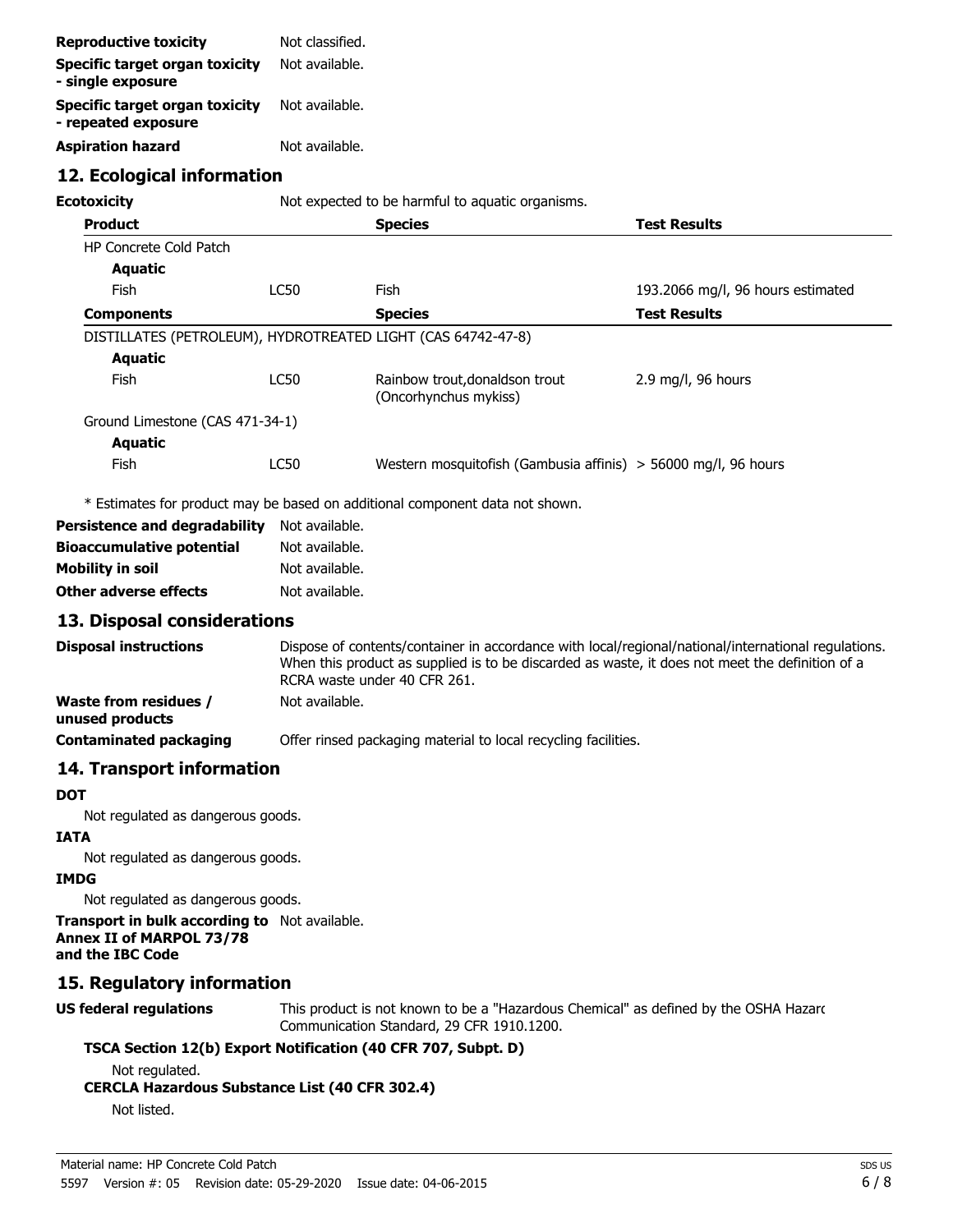| <b>SARA 304 Emergency release notification</b>                     |                                                                      |                                                                                                         |
|--------------------------------------------------------------------|----------------------------------------------------------------------|---------------------------------------------------------------------------------------------------------|
| Not regulated.                                                     |                                                                      |                                                                                                         |
|                                                                    | OSHA Specifically Regulated Substances (29 CFR 1910.1001-1052)       |                                                                                                         |
| Not regulated.                                                     |                                                                      |                                                                                                         |
| <b>Superfund Amendments and Reauthorization Act of 1986 (SARA)</b> |                                                                      |                                                                                                         |
| <b>SARA 302 Extremely hazardous substance</b>                      |                                                                      |                                                                                                         |
| Not listed.                                                        |                                                                      |                                                                                                         |
| <b>SARA 311/312</b><br><b>Hazardous chemical</b>                   | Yes                                                                  |                                                                                                         |
| <b>Classified hazard</b><br>categories                             | Serious eye damage or eye irritation                                 |                                                                                                         |
| <b>SARA 313 (TRI reporting)</b><br>Not regulated.                  |                                                                      |                                                                                                         |
| <b>Other federal regulations</b>                                   |                                                                      |                                                                                                         |
|                                                                    | Clean Air Act (CAA) Section 112 Hazardous Air Pollutants (HAPs) List |                                                                                                         |
| Not regulated.                                                     |                                                                      |                                                                                                         |
|                                                                    |                                                                      | Clean Air Act (CAA) Section 112(r) Accidental Release Prevention (40 CFR 68.130)                        |
| Not regulated.                                                     |                                                                      |                                                                                                         |
| <b>Safe Drinking Water Act</b><br>(SDWA)                           | Not regulated.                                                       |                                                                                                         |
| <b>US state regulations</b>                                        |                                                                      | WARNING: This product contains a chemical known to the State of California to cause cancer.             |
| <b>California Proposition 65</b>                                   |                                                                      |                                                                                                         |
|                                                                    | California Proposition 65 - CRT: Listed date/Carcinogenic substance  |                                                                                                         |
|                                                                    | CARBON BLACK (CAS 1333-86-4)<br>Listed: February 21, 2003            |                                                                                                         |
| TITANIUM DIOXIDE (CAS 13463-67-7)                                  |                                                                      | Listed: September 2, 2011                                                                               |
| 69502.3, subd. (a))                                                |                                                                      | US. California. Candidate Chemicals List. Safer Consumer Products Regulations (Cal. Code Regs, tit. 22, |
| CARBON BLACK (CAS 1333-86-4)<br>TITANIUM DIOXIDE (CAS 13463-67-7)  | DISTILLATES (PETROLEUM), HYDROTREATED LIGHT (CAS 64742-47-8)         | DISTILLATES (PETROLEUM), HYDROTREATED HEAVY NAPHTHENIC (CAS 64742-52-5)                                 |
| <b>International Inventories</b>                                   |                                                                      |                                                                                                         |
|                                                                    |                                                                      |                                                                                                         |

| <b>Inventory name</b>                                                     | On inventory (yes/no)* |
|---------------------------------------------------------------------------|------------------------|
| Australian Inventory of Chemical Substances (AICS)                        | Yes                    |
| Domestic Substances List (DSL)                                            | Yes                    |
| Non-Domestic Substances List (NDSL)                                       | No                     |
| Inventory of Existing Chemical Substances in China (IECSC)                | Yes                    |
| European Inventory of Existing Commercial Chemical Substances<br>(EINECS) | Yes                    |
| European List of Notified Chemical Substances (ELINCS)                    | No                     |
| Inventory of Existing and New Chemical Substances (ENCS)                  | Yes                    |
| Existing Chemicals List (ECL)                                             | <b>Yes</b>             |
| New Zealand Inventory                                                     | Yes                    |
| Philippine Inventory of Chemicals and Chemical Substances<br>(PICCS)      | Yes                    |
| Taiwan Chemical Substance Inventory (TCSI)                                | Yes                    |
| Toxic Substances Control Act (TSCA) Inventory                             | Yes                    |
|                                                                           |                        |

\*A "Yes" indicates that all components of this product comply with the inventory requirements administered by the governing country(s) A "No" indicates that one or more components of the product are not listed or exempt from listing on the inventory administered by the governing country(s).

## **16. Other information, including date of preparation or last revision**

| Issue date           | 04-06-2015 |
|----------------------|------------|
| <b>Revision date</b> | 05-29-2020 |